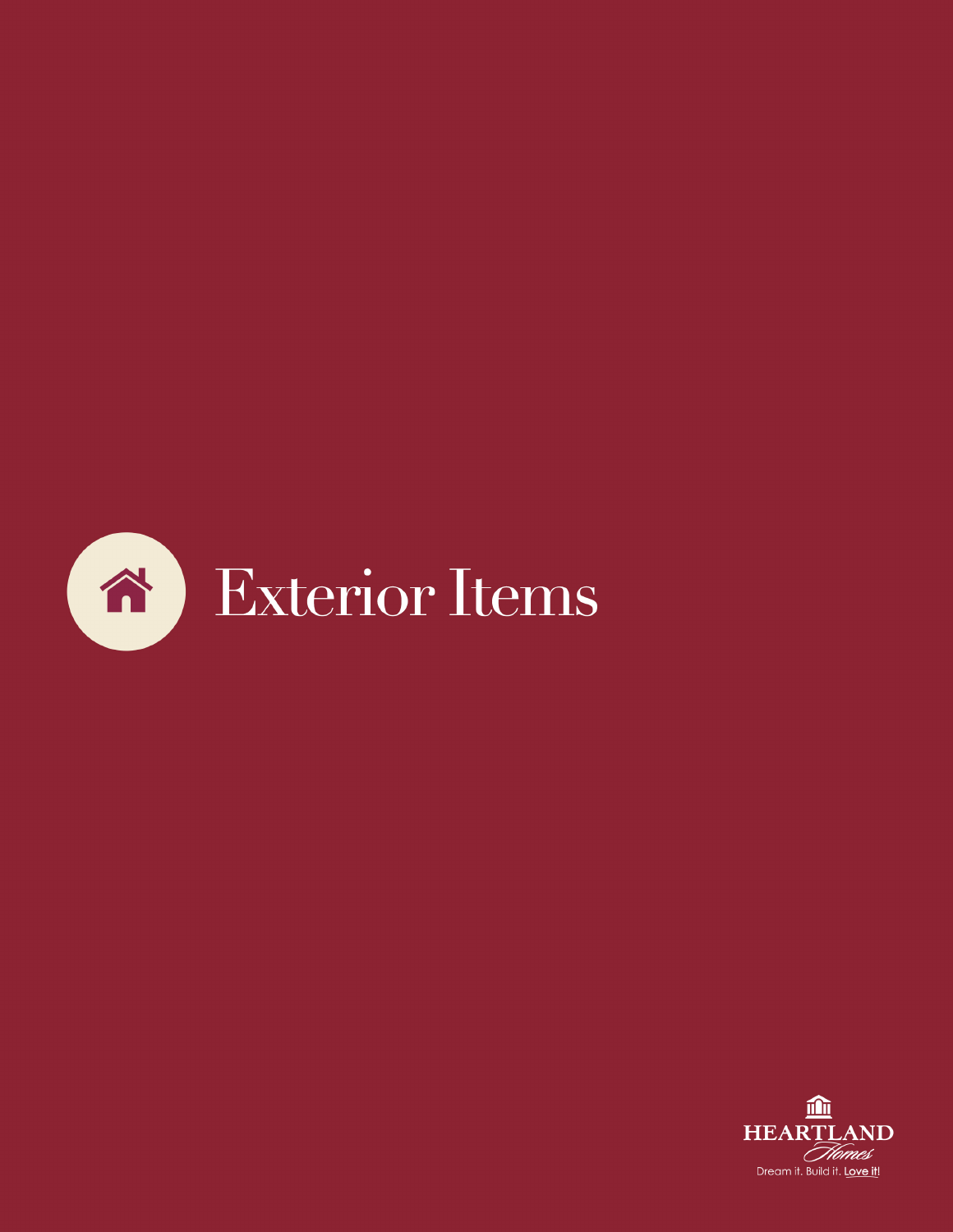

## **DRIVEWAYS**

# ASPHALT

#### 2 STEP PROCESS

- o Step 1 will be a base of 4" of stone and 2" of asphalt.
- o Step 2 will be scheduled for a later date when a 1" top coat will be applied.

#### \*\*DO NOT SEAL DRIVEWAY UNTIL STEP 2 IS APPLIED\*\*

#### • 1 STEP PROCESS

o The 1 step process will have a base of 4" of stone and 3" of asphalt, compacted to 2" in some climate zones.

The driveway will be warranted for 1 year for settlement.

### **CONCRETE**

Driveways will be warranted for 1 year for cracks outside of the control joints that raise or displace. Salt or deicing products should not be used on concrete driveways. You can choose from a wide range of products to seal your exterior concrete.